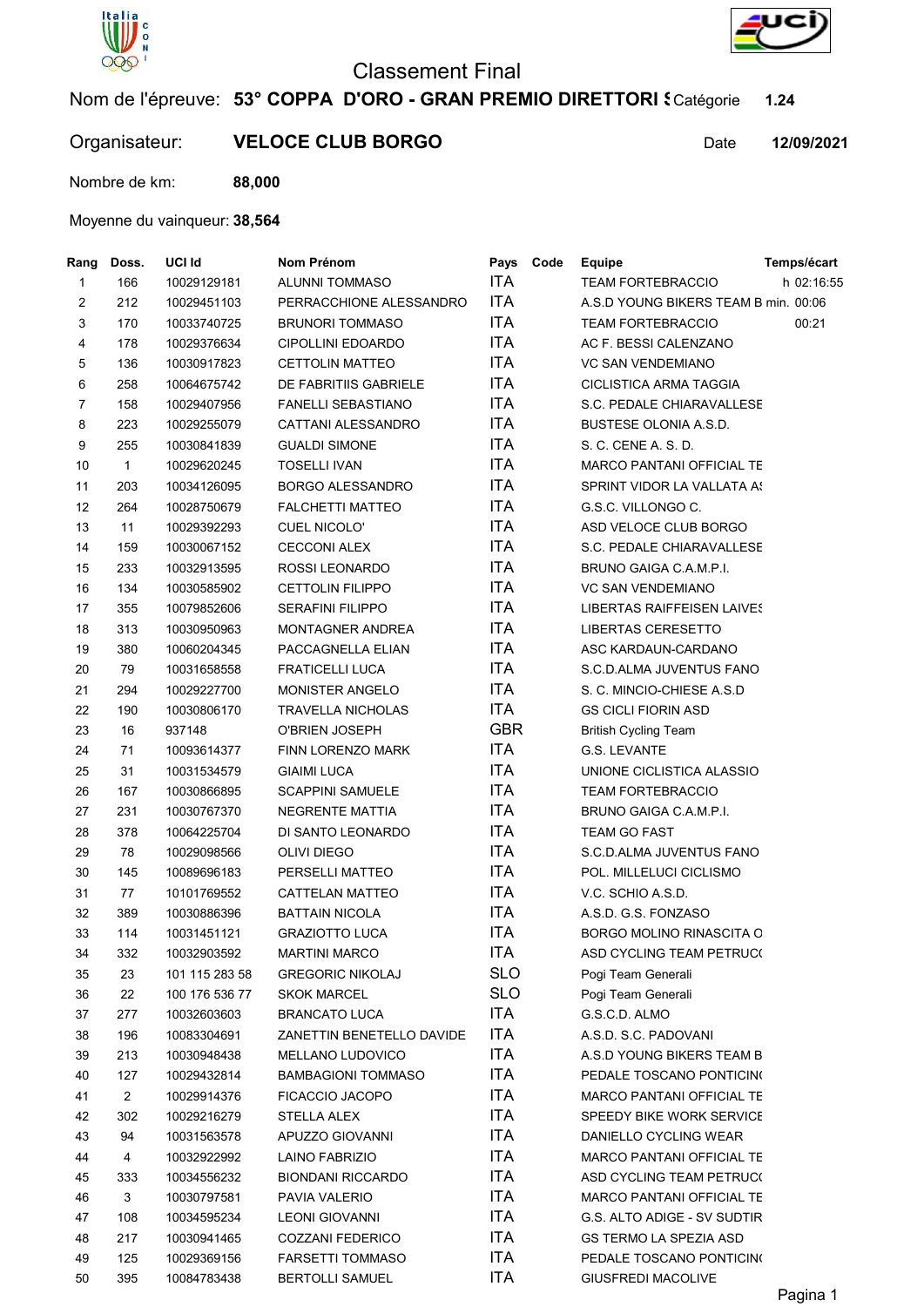| Rang       | Doss. | UCI Id      | Nom Prénom                    | Pays       | Code | Equipe                            | Temps/écart |
|------------|-------|-------------|-------------------------------|------------|------|-----------------------------------|-------------|
| 51         | 351   | 10029413616 | KAMBERAJ VALENTINO            | <b>ITA</b> |      | <b>LIBERTAS RAIFFEISEN LAIVES</b> |             |
| 52         | 327   | 10033709807 | LARIVEI MATTIA                | <b>ITA</b> |      | VIGOR - CYCLING TEAM              |             |
| 53         | 250   | 10032323818 | <b>MENSA SIMONE</b>           | <b>ITA</b> |      | <b>ESPERIA PIASCO</b>             |             |
| 54         | 112   | 10030340267 | <b>FAVERO RENATO</b>          | <b>ITA</b> |      | <b>BORGO MOLINO RINASCITA C</b>   |             |
| 55         | 46    | 10108049593 | SPONDA SIMONE                 | <b>ITA</b> |      | OFF.ALBERTI U.C. VAL D'ILLAS      |             |
| 56         | 188   | 10032840140 | <b>SIMONI ENRICO</b>          | <b>ITA</b> |      | <b>U.S. MONTECORONA</b>           |             |
| 57         | 162   | 10032893286 | <b>FIORINI TOMMASO</b>        | <b>ITA</b> |      | S.C. PEDALE CHIARAVALLESE         |             |
| 58         | 149   | 10030277926 | <b>BONINI CRISTIAN</b>        | <b>ITA</b> |      | G.S. RONCO MAURIGI DELIO (        |             |
| 59         | 179   | 10029391283 | PETRI DAMIANO                 | <b>ITA</b> |      | AC F. BESSI CALENZANO             |             |
| 60         | 187   | 10030893369 | MOTTES LORENZO                | <b>ITA</b> |      | U.S. MONTECORONA                  |             |
| 61         | 228   | 10031785163 | <b>TURCONI FILIPPO</b>        | <b>ITA</b> |      | <b>BUSTESE OLONIA A.S.D.</b>      |             |
| 62         | 383   | 10056567451 | <b>ATTOLINI LUCA</b>          | <b>ITA</b> |      | <b>TEAM LOGISTICA AMBIENTALI</b>  |             |
| 63         | 305   | 10032619363 | <b>TULLIO MATTEO</b>          | <b>ITA</b> |      | A.S.D. PEDALE TEATE               |             |
| 64         | 50    | 10032142851 | <b>TORNIERO MATTEO</b>        | <b>ITA</b> |      | <b>VELO JUNIOR NOVE</b>           |             |
| 65         | 345   | 10083711990 | <b>RUSSO SAVERIO</b>          | <b>ITA</b> |      | <b>TEAM CESARO ASD</b>            |             |
|            |       |             |                               | <b>ITA</b> |      | POL. FIUMICINESE FA.I.T. ADF      |             |
| 66         | 371   | 10031752326 | <b>BOLOGNESI THOMAS</b>       |            |      |                                   |             |
| <b>DNF</b> | 177   | 10029326720 | PIERALLI PIETRO               | ITA        |      | AC F. BESSI CALENZANO             |             |
| <b>DNF</b> | 185   | 10029413414 | <b>MOSER MANUEL</b>           | <b>ITA</b> |      | <b>U.S. MONTECORONA</b>           |             |
| <b>DNF</b> | 96    | 10029336420 | <b>RISATO DAMIANO</b>         | <b>ITA</b> |      | INDUSTRIAL FORNITURE MOR          |             |
| <b>DNF</b> | 331   | 10032752638 | TORTELLA ANDREA               | <b>ITA</b> |      | ASD CYCLING TEAM PETRUC(          |             |
| <b>DNF</b> | 265   | 10074495475 | MARCHETTI MICHELE             | <b>ITA</b> |      | G.S.C. VILLONGO C.                |             |
| <b>DNF</b> | 342   | 10084528006 | <b>FAGGIANATO GIOELE</b>      | <b>ITA</b> |      | <b>GOTTARDO GIOCHI CANEVA</b>     |             |
| <b>DNF</b> | 229   | 10079114901 | <b>BASSO SANTIAGO</b>         | <b>ITA</b> |      | <b>BUSTESE OLONIA A.S.D.</b>      |             |
| <b>DNF</b> | 266   | 10031729286 | <b>BALLAN CHRISTIAN</b>       | <b>ITA</b> |      | A.C.D. MONSELICE                  |             |
| <b>DNF</b> | 33    | 10029286506 | DA RUOS MARTINO               | <b>ITA</b> |      | LA TERMOPIAVE VALCAVASIA          |             |
| <b>DNF</b> | 160   | 10029704212 | <b>MORRESI FEDERICO</b>       | <b>ITA</b> |      | S.C. PEDALE CHIARAVALLESE         |             |
| <b>DNF</b> | 56    | 10032477095 | <b>SCALCON MATTEO</b>         | <b>ITA</b> |      | V.C. CITTA' DI MAROSTICA          |             |
| <b>DNF</b> | 297   | 10029704414 | <b>MORELLI MATTEO</b>         | <b>ITA</b> |      | S. C. MINCIO-CHIESE A.S.D         |             |
| <b>DNF</b> | 373   | 10100150864 | LODOVICHETTI MATTIA           | <b>ITA</b> |      | POL. FIUMICINESE FA.I.T. ADF      |             |
| <b>DNF</b> | 150   | 10034379612 | <b>LEONE PAOLO</b>            | <b>ITA</b> |      | FONTANAFREDDA SICILIA             |             |
| <b>DNF</b> | 137   | 10031124048 | <b>SACCON TOMMASO</b>         | <b>ITA</b> |      | <b>VC SAN VENDEMIANO</b>          |             |
| <b>DNF</b> | 235   | 10033911079 | ZANCANELLA DEVID              | <b>ITA</b> |      | <b>U.C VALLE DI CEMBRA</b>        |             |
| <b>DNF</b> | 6     | 10034000096 | ROCCHI EMANUELE               | <b>ITA</b> |      | <b>MARCO PANTANI OFFICIAL TE</b>  |             |
| <b>DNF</b> | 284   | 10031611573 | SPAGNOLETTI IGOR              | <b>ITA</b> |      | MADIGNANESE CICLISMO A.S          |             |
| <b>DNF</b> | 103   | 10029427558 | PIZZATO ANDREA                | ITA        |      | G.S. ALTO ADIGE - SV SUDTIR       |             |
| <b>DNF</b> | 189   | 10030546189 | <b>FIORIN MATTEO</b>          | ITA        |      | <b>GS CICLI FIORIN ASD</b>        |             |
| <b>DNF</b> | 147   | 10029481718 | <b>BONARDI ANDREA</b>         | ITA        |      | G.S. RONCO MAURIGI DELIO (        |             |
| <b>DNF</b> | 306   | 10114856064 | <b>MARIANI DAVIDE</b>         | ITA        |      | A.S.D. PEDALE TEATE               |             |
| <b>DNF</b> | 362   | 10032881364 | CASADIO GIACOMO               | ITA        |      | A. D.PED. AZZURRO.RINASCIT        |             |
| <b>DNF</b> | 324   | 10029428972 | FERRERO MATTIA                | ITA        |      | VIGOR - CYCLING TEAM              |             |
| <b>DNF</b> | 116   | 10029129989 | DE MARCHI ANDREA              | ITA        |      | SANDRIGO BIKE                     |             |
| <b>DNF</b> | 32    | 10093623976 | MURAGLIA RICARDO              | ITA        |      | UNIONE CICLISTICA ALASSIO         |             |
| <b>DNF</b> | 293   | 10028984388 | SIGNORETTO DAVIDE             | ITA.       |      | S. C. MINCIO-CHIESE A.S.D         |             |
| <b>DNF</b> | 269   | 10032911878 | SINIGAGLIA CRISTIAN           | ITA.       |      | A.C.D. MONSELICE                  |             |
| <b>DNF</b> | 81    | 10034694355 | <b>MAGLIONE NICOLA</b>        | ITA.       |      | S.C.D.ALMA JUVENTUS FANO          |             |
| <b>DNF</b> | 334   | 10051302472 | CORDIOLI LORENZO              | ITA        |      | ASD CYCLING TEAM PETRUC(          |             |
| <b>DNF</b> | 80    | 10032209236 | EUSEPI DAVIDE                 | ITA        |      | S.C.D.ALMA JUVENTUS FANO          |             |
|            | 95    | 10029237194 | <b>GEROTTO ALESSIO</b>        | ITA        |      | INDUSTRIAL FORNITURE MOR          |             |
| <b>DNF</b> |       |             |                               | ITA        |      |                                   |             |
| <b>DNF</b> | 133   | 10029350867 | PICCIN CRISTIANO              | ITA.       |      | <b>VC SAN VENDEMIANO</b>          |             |
| <b>DNF</b> | 224   | 10029268520 | <b>BISONI GIOVANNI</b>        | ITA        |      | BUSTESE OLONIA A.S.D.             |             |
| <b>DNF</b> | 59    | 10080797647 | CAMPANA MATTIA                |            |      | V.C. CITTA' DI MAROSTICA          |             |
| <b>DNF</b> | 61    | 10090566557 | BONORA LUCA                   | ITA        |      | V.C. CITTA' DI MAROSTICA          |             |
| <b>DNF</b> | 62    | 10111255546 | PRESTI LUCA                   | ITA        |      | V.C. CITTA' DI MAROSTICA          |             |
| <b>DNF</b> | 64    | 10029378654 | LUNARDON CHRISTIAN            | ITA.       |      | V.C. BASSANO 1892                 |             |
| <b>DNF</b> | 65    | 10029388455 | BONALDO ANTONIO               | ITA.       |      | V.C. BASSANO 1892                 |             |
| <b>DNF</b> | 66    | 10030339459 | <b>CREMASCO GIOVANNI</b>      | ITA        |      | V.C. BASSANO 1892                 |             |
| <b>DNF</b> | 67    | 10031580554 | TELLATIN MARCO                | ITA        |      | V.C. BASSANO 1892                 |             |
| <b>DNF</b> | 68    | 10033532072 | DAL MOLIN FABIO               | ITA        |      | V.C. BASSANO 1892                 |             |
| <b>DNF</b> | 69    | 10076328169 | SASSO JACOPO                  | ITA        |      | V.C. BASSANO 1892                 |             |
| <b>DNF</b> | 70    | 10031668460 | PUGGELLI FILIPPO              | ITA.       |      | G.S. LEVANTE                      |             |
| <b>DNF</b> | 72    | 10102273346 | <b>MUSICO PIETRO GIUSEPPE</b> | ITA        |      | G.S. LEVANTE                      |             |
| <b>DNF</b> | 73    | 10033766993 | <b>BERNARDI MATTEO</b>        | ITA.       |      | V.C. SCHIO A.S.D.                 |             |
| <b>DNF</b> | 74    | 10055255426 | <b>ZANUSSI GIOVANNI</b>       | ITA        |      | V.C. SCHIO A.S.D.                 | Pagina 2    |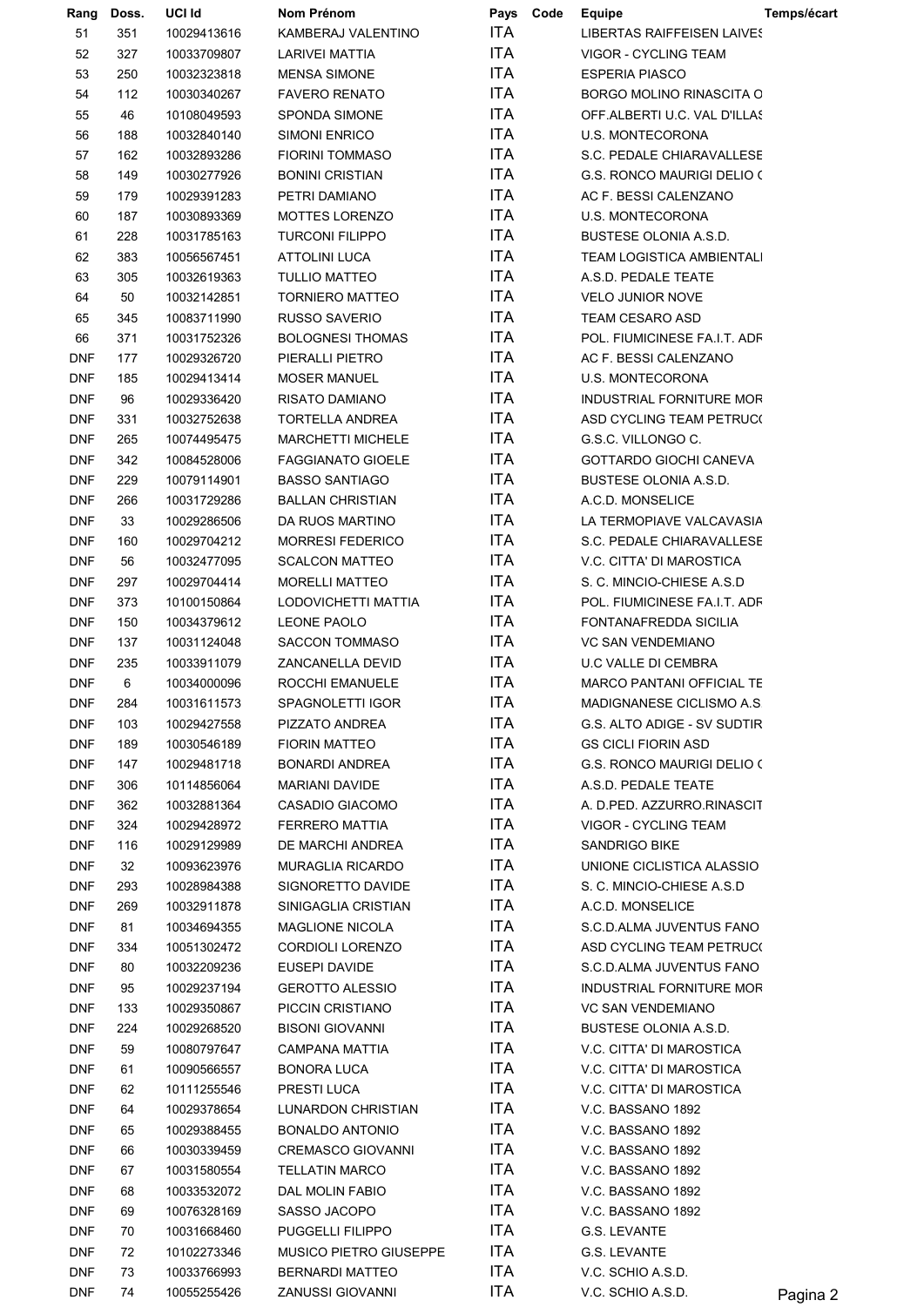| Rang        | Doss. | UCI Id      | Nom Prénom                 | Pays       | Code | Equipe                          | Temps/écart |
|-------------|-------|-------------|----------------------------|------------|------|---------------------------------|-------------|
| <b>DNF</b>  | 75    | 10075625830 | RAPPORTI GIOVANNI          | <b>ITA</b> |      | V.C. SCHIO A.S.D.               |             |
| <b>DNF</b>  | 76    | 10101779858 | <b>MENEGHINI GIACOMO</b>   | <b>ITA</b> |      | V.C. SCHIO A.S.D.               |             |
| <b>DNF</b>  | 82    | 10034694456 | PIERINI DIEGO              | <b>ITA</b> |      | S.C.D.ALMA JUVENTUS FANO        |             |
| <b>DNF</b>  | 83    | 10083402196 | <b>MALSHI EUGEN</b>        | ITA.       |      | S.C.D.ALMA JUVENTUS FANO        |             |
| <b>DNF</b>  | 84    | 10093966106 | <b>UGUCCIONI GIOVANNI</b>  | <b>ITA</b> |      | S.C.D.ALMA JUVENTUS FANO        |             |
| <b>DNF</b>  | 85    | 10029048046 | <b>FRIGO NICOLAS</b>       | <b>ITA</b> |      | PEDALE SENAGHESE PIEMON         |             |
| <b>DNF</b>  | 86    | 10029367439 | <b>COMBA GIOVANNI</b>      | <b>ITA</b> |      | PEDALE SENAGHESE PIEMON         |             |
| <b>DNF</b>  | 87    | 10028980651 | <b>VITALE DANIEL</b>       | <b>ITA</b> |      | PEDALE SENAGHESE A.S.D.         |             |
| <b>DNF</b>  | 88    | 10028756743 | DANTE ALESSANDRO MARIO     | <b>ITA</b> |      | PEDALE SENAGHESE A.S.D.         |             |
| <b>DNF</b>  | 89    | 10029203953 | DAMATO NICOLO'             | <b>ITA</b> |      | PEDALE SENAGHESE A.S.D.         |             |
| <b>DNF</b>  | 90    | 10029898919 | SAMBINELLO MATTIA          | <b>ITA</b> |      | PEDALE SENAGHESE A.S.D.         |             |
| <b>DNF</b>  | 91    | 10030678959 | AROSIO ALESSANDRO          | <b>ITA</b> |      | PEDALE SENAGHESE A.S.D.         |             |
| <b>DNF</b>  | 92    | 10031726155 | <b>MAGNANI MATTEO</b>      | <b>ITA</b> |      | PEDALE SENAGHESE A.S.D.         |             |
| <b>DNF</b>  | 97    | 10029086644 | DALLA LIBERA FILIPPO       | <b>ITA</b> |      | INDUSTRIAL FORNITURE MOR        |             |
| <b>DNF</b>  | 98    | 10030561044 | <b>FABBRO RICCARDO</b>     | ITA        |      | INDUSTRIAL FORNITURE MOR        |             |
| <b>DNF</b>  | 99    | 10029137063 | DE ROSSI MARCO             | <b>ITA</b> |      | INDUSTRIAL FORNITURE MOF        |             |
| <b>DNF</b>  | 100   | 10030794046 | <b>TOTTOLO THOMAS</b>      | <b>ITA</b> |      | INDUSTRIAL FORNITURE MOR        |             |
| <b>DNF</b>  | 101   | 10033981811 | MASSOLIN SAMUELE           | <b>ITA</b> |      | INDUSTRIAL FORNITURE MOR        |             |
| <b>DNF</b>  | 102   | 10034363242 | <b>ARTUSO MARCO</b>        | <b>ITA</b> |      | INDUSTRIAL FORNITURE MOR        |             |
| <b>DNF</b>  | 105   | 10031719889 | FRACCHETTI SIMONE          | <b>ITA</b> |      | G.S. ALTO ADIGE - SV SUDTIR     |             |
| <b>DNF</b>  | 109   | 10029270540 | GOBBO ALESSANDRO           | <b>ITA</b> |      | <b>BORGO MOLINO RINASCITA C</b> |             |
| ${\sf DNF}$ | 110   | 10029133730 | <b>KOCI RENIS</b>          | <b>ALB</b> |      | BORGO MOLINO RINASCITA C        |             |
|             |       |             |                            | <b>ITA</b> |      |                                 |             |
| <b>DNF</b>  | 111   | 10029301357 | <b>COSTA ARES</b>          | <b>ITA</b> |      | <b>BORGO MOLINO RINASCITA C</b> |             |
| <b>DNF</b>  | 113   | 10028930030 | PAVANELLO JACOPO           |            |      | BORGO MOLINO RINASCITA C        |             |
| <b>DNF</b>  | 117   | 10030821833 | STEFANI FRANCESCO          | <b>ITA</b> |      | <b>SANDRIGO BIKE</b>            |             |
| <b>DNF</b>  | 118   | 10030875383 | ROMARE FRANCESCO           | <b>ITA</b> |      | <b>SANDRIGO BIKE</b>            |             |
| <b>DNF</b>  | 119   | 10031139408 | <b>ZAMPIERI RICCARDO</b>   | <b>ITA</b> |      | <b>SANDRIGO BIKE</b>            |             |
| <b>DNF</b>  | 120   | 10032546817 | MORELLO NICOLO'            | <b>ITA</b> |      | <b>SANDRIGO BIKE</b>            |             |
| <b>DNF</b>  | 121   | 10033177014 | <b>CITO SAMUEL</b>         | <b>ITA</b> |      | SANDRIGO BIKE                   |             |
| <b>DNF</b>  | 123   | 10088178236 | DAL BON FRANCESCO          | <b>ITA</b> |      | SANDRIGO BIKE                   |             |
| <b>DNF</b>  | 124   | 10112278793 | <b>CALGARO FILIPPO</b>     | <b>ITA</b> |      | SANDRIGO BIKE                   |             |
| <b>DNF</b>  | 126   | 10029397549 | FRULIO GABRIELE            | ITA        |      | PEDALE TOSCANO PONTICINO        |             |
| <b>DNF</b>  | 128   | 10030752620 | <b>CINCINELLI MATTIA</b>   | <b>ITA</b> |      | PEDALE TOSCANO PONTICINO        |             |
| <b>DNF</b>  | 129   | 10030777575 | FEDELI GREGORIO            | <b>ITA</b> |      | PEDALE TOSCANO PONTICINO        |             |
| <b>DNF</b>  | 130   | 10031559033 | <b>AGOSTINELLI FILIPPO</b> | ITA        |      | PEDALE TOSCANO PONTICINO        |             |
| <b>DNF</b>  | 131   | 10031742222 | <b>LALLI CHRISTIAN</b>     | <b>ITA</b> |      | PEDALE TOSCANO PONTICINO        |             |
| <b>DNF</b>  | 132   | 10032455170 | <b>CRISTALLI ANDREA</b>    | ITA        |      | PEDALE TOSCANO PONTICINO        |             |
| <b>DNF</b>  | 135   | 10030764744 | <b>TOMASELLA NICOLA</b>    | ITA        |      | <b>VC SAN VENDEMIANO</b>        |             |
| <b>DNF</b>  | 138   | 10031771019 | CARDELLI LAPO              | <b>ITA</b> |      | <b>UC EMPOLESE</b>              |             |
| <b>DNF</b>  | 139   | 10034292110 | RIZZO MATTIA               | ITA        |      | <b>UC EMPOLESE</b>              |             |
| <b>DNF</b>  | 140   | 10054742235 | <b>GIUSTI DAVIDE</b>       | <b>ITA</b> |      | <b>UC EMPOLESE</b>              |             |
| <b>DNF</b>  | 141   | 10031729892 | DAMIANO MATTEO             | ITA        |      | POL. MILLELUCI CICLISMO         |             |
| <b>DNF</b>  | 142   | 10032593596 | MANETTI ALESSANDRO         | ITA        |      | POL. MILLELUCI CICLISMO         |             |
| <b>DNF</b>  | 144   | 10077831568 | ROMOLI GIOVANNI            | ITA.       |      | POL. MILLELUCI CICLISMO         |             |
| <b>DNF</b>  | 146   | 10029302973 | <b>CODENOTTI SIMONE</b>    | ITA        |      | G.S. RONCO MAURIGI DELIO (      |             |
| <b>DNF</b>  | 148   | 10030277724 | <b>BONO DANIELE</b>        | ITA        |      | G.S. RONCO MAURIGI DELIO (      |             |
| <b>DNF</b>  | 151   | 10029360567 | <b>ZANELLA FILIPPO</b>     | ITA        |      | S. C. FONTANAFREDDA             |             |
| <b>DNF</b>  | 152   | 10030810719 | <b>OMATI FILIPPO</b>       | ITA.       |      | V.C. PONTENURE 1957-F. ZEP      |             |
| <b>DNF</b>  | 153   | 10030900342 | <b>GAZZOLA LUCA</b>        | <b>ITA</b> |      | V.C. PONTENURE 1957-F. ZEP      |             |
| <b>DNF</b>  | 154   | 10032448807 | CASTELLI NICCOLO'          | ITA        |      | V.C. PONTENURE 1957-F. ZEP      |             |
| <b>DNF</b>  | 156   | 10034387793 | PISCINA MATTEO             | ITA        |      | V.C. PONTENURE 1957-F. ZEP      |             |
| <b>DNF</b>  | 157   | 10082849195 | TRABUCCHI ALESSANDRO       | ITA        |      | V.C. PONTENURE 1957-F. ZEP      |             |
| <b>DNF</b>  | 163   | 10060506055 | SPENDOLINI GIOVANNI        | ITA        |      | S.C. PEDALE CHIARAVALLESE       |             |
| <b>DNF</b>  | 165   | 10097330184 | <b>LAIN DAVID</b>          | ITA        |      | S.C. PEDALE CHIARAVALLESE       |             |
| <b>DNF</b>  | 168   | 10031740404 | <b>BICCHERI GABRIELE</b>   | ITA        |      | <b>TEAM FORTEBRACCIO</b>        |             |
| <b>DNF</b>  | 169   | 10032492657 | <b>BRUNELLI SAMUELE</b>    | <b>ITA</b> |      | <b>TEAM FORTEBRACCIO</b>        |             |
| <b>DNF</b>  | 171   | 10034248256 | CARBÈ ALESSANDRO           | ITA        |      | <b>TEAM FORTEBRACCIO</b>        |             |
| <b>DNF</b>  | 172   | 10064596930 | POCHINI FILIPPO            | ITA        |      | <b>TEAM FORTEBRACCIO</b>        |             |
| <b>DNF</b>  | 174   | 10104820709 | <b>MARIUCCI LUCA</b>       | ITA.       |      | <b>TEAM FORTEBRACCIO</b>        |             |
| <b>DNF</b>  | 176   | 10031030886 | PRIVITERA SAMUELE          | ITA        |      | <b>CICLISTICA BORDIGHERA</b>    |             |
| <b>DNF</b>  | 180   | 10029391485 | LOMBARDI RUGGERO           | ITA        |      | AC F. BESSI CALENZANO           |             |
| <b>DNF</b>  | 181   | 10032881061 | <b>CIOLINI ESTEBAN</b>     | ITA        |      | AC F. BESSI CALENZANO           |             |
| <b>DNF</b>  | 182   | 10034143879 | PINAI ALBERTO              | <b>ITA</b> |      | AC F. BESSI CALENZANO           | Pagina 3    |
|             |       |             |                            |            |      |                                 |             |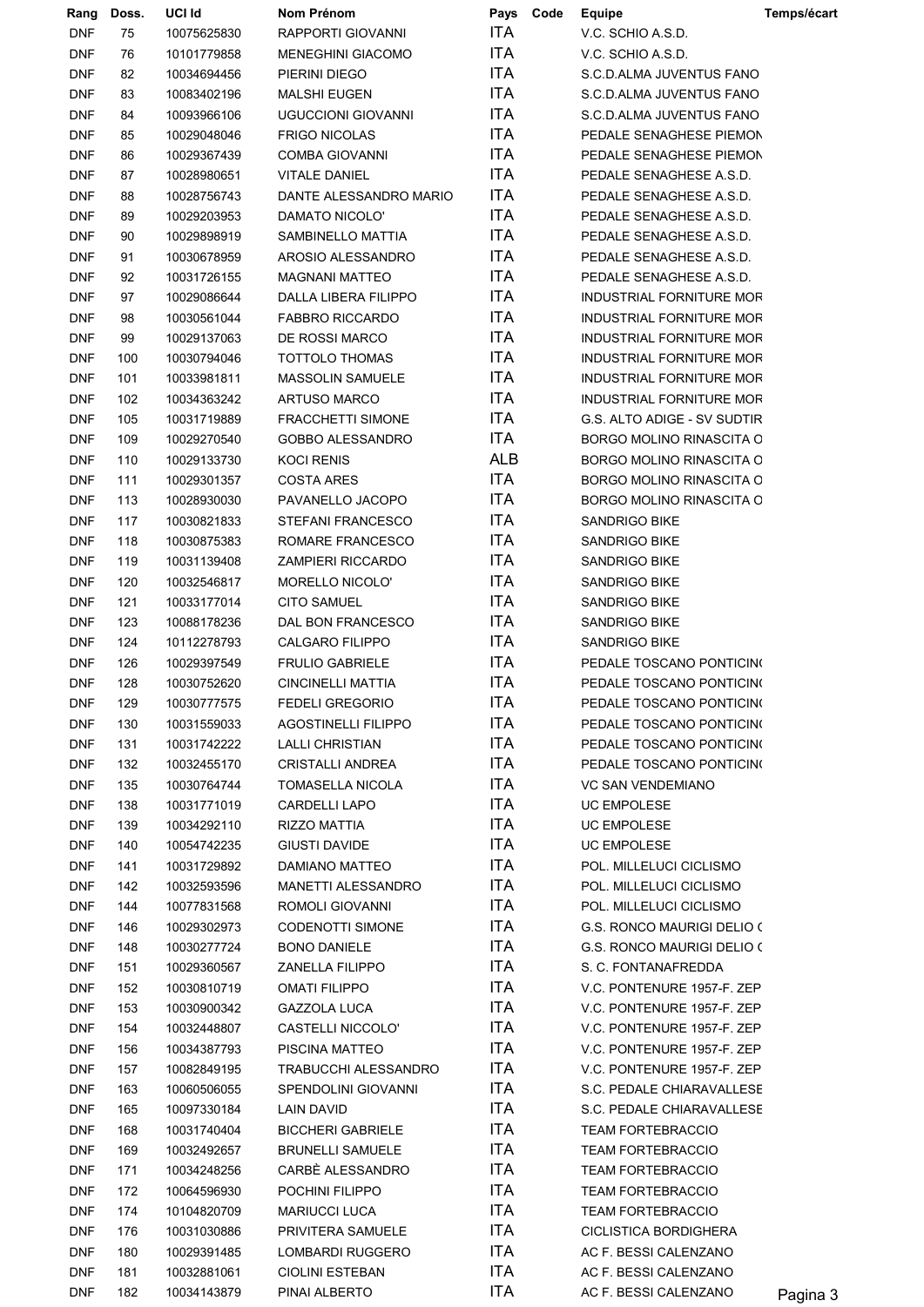| Rang           | Doss. | UCI Id         | Nom Prénom                | Pays Code  | <b>Equipe</b>                       | Temps/écart |
|----------------|-------|----------------|---------------------------|------------|-------------------------------------|-------------|
| <b>DNF</b>     | 184   | 10112972749    | <b>VERDES DANIELE</b>     | <b>ITA</b> | AC F. BESSI CALENZANO               |             |
| <b>DNF</b>     | 186   | 10107846806    | BRUGNARA JACOPO           | <b>ITA</b> | <b>U.S. MONTECORONA</b>             |             |
| <b>DNF</b>     | 191   | 10034703045    | DONATO GIACOMO            | ITA        | <b>GS CICLI FIORIN ASD</b>          |             |
| <b>DNF</b>     | 193   | 10030746758    | SANFILIPPO CRISTIAN       | ITA        | <b>G.S. CICLI FIORIN CYCLING TE</b> |             |
| <b>DNF</b>     | 194   | 10031443441    | <b>GROSSO MATTEO</b>      | <b>ITA</b> | <b>G.S. CICLI FIORIN CYCLING TE</b> |             |
| <b>DNF</b>     | 195   | 10030780609    | <b>SCARSO ANDREA</b>      | <b>ITA</b> | A.S.D. S.C. PADOVANI                |             |
| <b>DNF</b>     | 197   | 10093403102    | MENEGHELLI ALBERTO        | <b>ITA</b> | A.S.D. S.C. PADOVANI                |             |
| <b>DNF</b>     | 198   | 10030916712    | <b>CICCIA FRANCESCO</b>   | <b>ITA</b> | <b>U.C.IMPERIA RAINERI</b>          |             |
| <b>DNF</b>     | 199   | 10031788500    | ACQUAROLI JACOPO          | <b>ITA</b> | <b>U.C.IMPERIA RAINERI</b>          |             |
| <b>DNF</b>     | 200   | 10034744067    | RANISE SIMONE             | <b>ITA</b> | <b>U.C.IMPERIA RAINERI</b>          |             |
| <b>DNF</b>     | 201   | 10051878109    | <b>SCARPA MANUEL</b>      | ITA        | <b>U.C.IMPERIA RAINERI</b>          |             |
| <b>DNF</b>     | 202   | 10033614423    | <b>CISOTTO THOMAS</b>     | ITA        | SPRINT VIDOR LA VALLATA A!          |             |
| <b>DNF</b>     | 204   | 10061557392    | DE ROSSO MARCO            | <b>ITA</b> | SPRINT VIDOR LA VALLATA A!          |             |
| <b>DNF</b>     | 205   | 10104367839    | <b>MACERONI LIAM</b>      | <b>ITA</b> | SPRINT VIDOR LA VALLATA A!          |             |
| <b>DNF</b>     | 206   | 10116932773    | DE GASPERI MATTEO         | ITA        | SPRINT VIDOR LA VALLATA A!          |             |
| <b>DNF</b>     | 209   | 10032686859    | <b>DODDIS VALERIO</b>     | <b>ITA</b> | CICLO SPORT MELANZI'                |             |
| <b>DNF</b>     | 214   | 10080192914    | CARANZANO LORENZO         | ITA        | A.S.D YOUNG BIKERS TEAM B           |             |
| <b>DNF</b>     | 215   | 10107839328    | <b>BIANCO JACOPO</b>      | <b>ITA</b> | A.S.D YOUNG BIKERS TEAM B           |             |
| <b>DNF</b>     | 225   | 10028744417    | ARCHETTI RICCARDO         | <b>ITA</b> | BUSTESE OLONIA A.S.D.               |             |
| <b>DNF</b>     | 226   | 10030769895    | CAMIOLO MATTEO            | <b>ITA</b> | <b>BUSTESE OLONIA A.S.D.</b>        |             |
| <b>DNF</b>     | 227   | 10031197305    | PARMIGIANI DIEGO          | <b>ITA</b> | BUSTESE OLONIA A.S.D.               |             |
| <b>DNF</b>     | 230   | 10080436020    | <b>TREZZI PAOLO</b>       | ITA        | <b>BUSTESE OLONIA A.S.D.</b>        |             |
| <b>DNF</b>     | 232   | 10032772543    | <b>BRUNELLI ALBERTO</b>   | <b>ITA</b> | BRUNO GAIGA C.A.M.P.I.              |             |
| <b>DNF</b>     | 234   | 10030790612    | AIT FARES OMAR            | ITA        | <b>U.C VALLE DI CEMBRA</b>          |             |
| <b>DNF</b>     | 236   | 10084536793    | VALENTINI DAVIDE          | ITA        | <b>U.C VALLE DI CEMBRA</b>          |             |
| <b>DNF</b>     | 237   | 10095022901    | <b>FREZZATO FRANCESCO</b> | ITA        | <b>U.C VALLE DI CEMBRA</b>          |             |
| <b>DNF</b>     | 238   | 10117735045    | SANTINI MATTIA            | ITA        | <b>U.C VALLE DI CEMBRA</b>          |             |
| <b>DNF</b>     | 239   | 10031710290    | <b>MELINI NICOLO'</b>     | <b>ITA</b> | C.C. FORTI E VELOCI                 |             |
| <b>DNF</b>     | 241   | 10033804682    | <b>VALLER TOMMASO</b>     | ITA        | C.C. FORTI E VELOCI                 |             |
| <b>DNF</b>     | 242   | 10053846906    | DELPERO LUCA              | ITA        | C.C. FORTI E VELOCI                 |             |
| <b>DNF</b>     | 244   | 10091890205    | <b>BRUSEGHINI ALESSIO</b> | ITA        | C.C. FORTI E VELOCI                 |             |
| <b>DNF</b>     | 245   | 10030749283    | <b>COMIN TOMAS</b>        | <b>ITA</b> | BORGO MOLINO-RINASCITA F            |             |
| <b>DNF</b>     | 246   | 10030943687    | CASAGRANDE NICOLO'        | <b>ITA</b> | <b>BORGO MOLINO-RINASCITA F</b>     |             |
| $\mathsf{DNF}$ | 247   | 10031445360    | DE MONTE MATTEO           | <b>ITA</b> | BORGO MOLINO-RINASCITA F            |             |
| <b>DNF</b>     | 249   | 10034288773    | ROLANDO JOANN             | <b>ITA</b> | <b>SCOTT LIBARNA RUSTY BIKE</b>     |             |
| <b>DNS</b>     | 7     | 10111399632    | <b>CONTE MATTEO</b>       | ITA        | MARCO PANTANI OFFICIAL TE           |             |
| <b>DNS</b>     | 17    | 908633         | <b>TARLING FINLAY</b>     | <b>GBR</b> | <b>British Cycling Team</b>         |             |
| <b>DNS</b>     | 18    |                | NISBET CORMAC             | <b>GBR</b> | <b>British Cycling Team</b>         |             |
| <b>DNS</b>     | 19    | 10080448851    | DUNAR DOMINIK             | <b>SVK</b> | Kaktus bike Bratislava              |             |
| <b>DNS</b>     | 20    | 100 175 642 56 | <b>CUK ENEJ</b>           | <b>SLO</b> | Pogi Team Generali                  |             |
| <b>DNS</b>     | 25    | 100 873 670 65 | PALMER LUKA               | <b>SLO</b> | Pogi Team Generali                  |             |
| <b>DNS</b>     | 26    | 100 738 763 92 | <b>VIDRIH TEODOR</b>      | <b>SLO</b> | Pogi Team Generali                  |             |
| <b>DNS</b>     | 27    | 10036118639    | SØNDERGAARD SEBASTIAN B.  | DEN        | Silkeborg IF Cykling                |             |
| <b>DNS</b>     | 40    | 10030062102    | ZAMPERINI ALBERTO         | ITA        | OFF ALBERTI U.C. VAL D'ILLAS        |             |
| <b>DNS</b>     | 60    | 10090251309    | ARZILIERO MATTIA          | <b>ITA</b> | V.C. CITTA' DI MAROSTICA            |             |
| <b>DNS</b>     | 63    | 10111353051    | <b>MORBIATO KINO</b>      | <b>ITA</b> | V.C. CITTA' DI MAROSTICA            |             |
| <b>DNS</b>     | 93    | 10030883669    | D'ANIELLO MARIO ROSARIO   | ITA        | DANIELLO CYCLING WEAR               |             |
| <b>DNS</b>     | 104   | 10029132922    | ZANOLINI ALAN             | <b>ITA</b> | G.S. ALTO ADIGE - SV SUDTIR         |             |
| <b>DNS</b>     | 106   | 10032173870    | PELLEGRINI JOSHUA         | <b>ITA</b> | G.S. ALTO ADIGE - SV SUDTIR         |             |
| <b>DNS</b>     | 107   | 10032506401    | PELLEGRINI KEVIN          | ITA        | G.S. ALTO ADIGE - SV SUDTIR         |             |
| <b>DNS</b>     | 115   | 10029189102    | FONTANA ALESSANDRO        | <b>ITA</b> | SANDRIGO BIKE                       |             |
| <b>DNS</b>     | 122   | 10063133341    | <b>CRISTOFORI MICHAEL</b> | <b>ITA</b> | SANDRIGO BIKE                       |             |
| <b>DNS</b>     | 143   | 10034289884    | <b>BALESTRI LUCA</b>      | <b>ITA</b> | POL. MILLELUCI CICLISMO             |             |
| <b>DNS</b>     | 155   | 10034214510    | ZAMBIANCHI FLORIAN        | <b>ITA</b> | V.C. PONTENURE 1957-F. ZEP          |             |
| <b>DNS</b>     | 161   | 10032815888    | GURABARDHI JONATHAN       | ITA        | S.C. PEDALE CHIARAVALLESE           |             |
| <b>DNS</b>     | 164   | 10095769902    | BECCIU LEONARDO           | ITA        | S.C. PEDALE CHIARAVALLESE           |             |
|                |       |                |                           |            |                                     |             |

Temps maximal 10:57 Tempo massimo Nombre de partants 341 **intervention and the set of the set of the set of the set of the set of the set of the set of the set of the set of the set of the set of the set of the set of the set of the set of the set of the s** Numero dei partenti: Arrivés hors délais: Fait Roberto Arrivati fuori tempo Max: